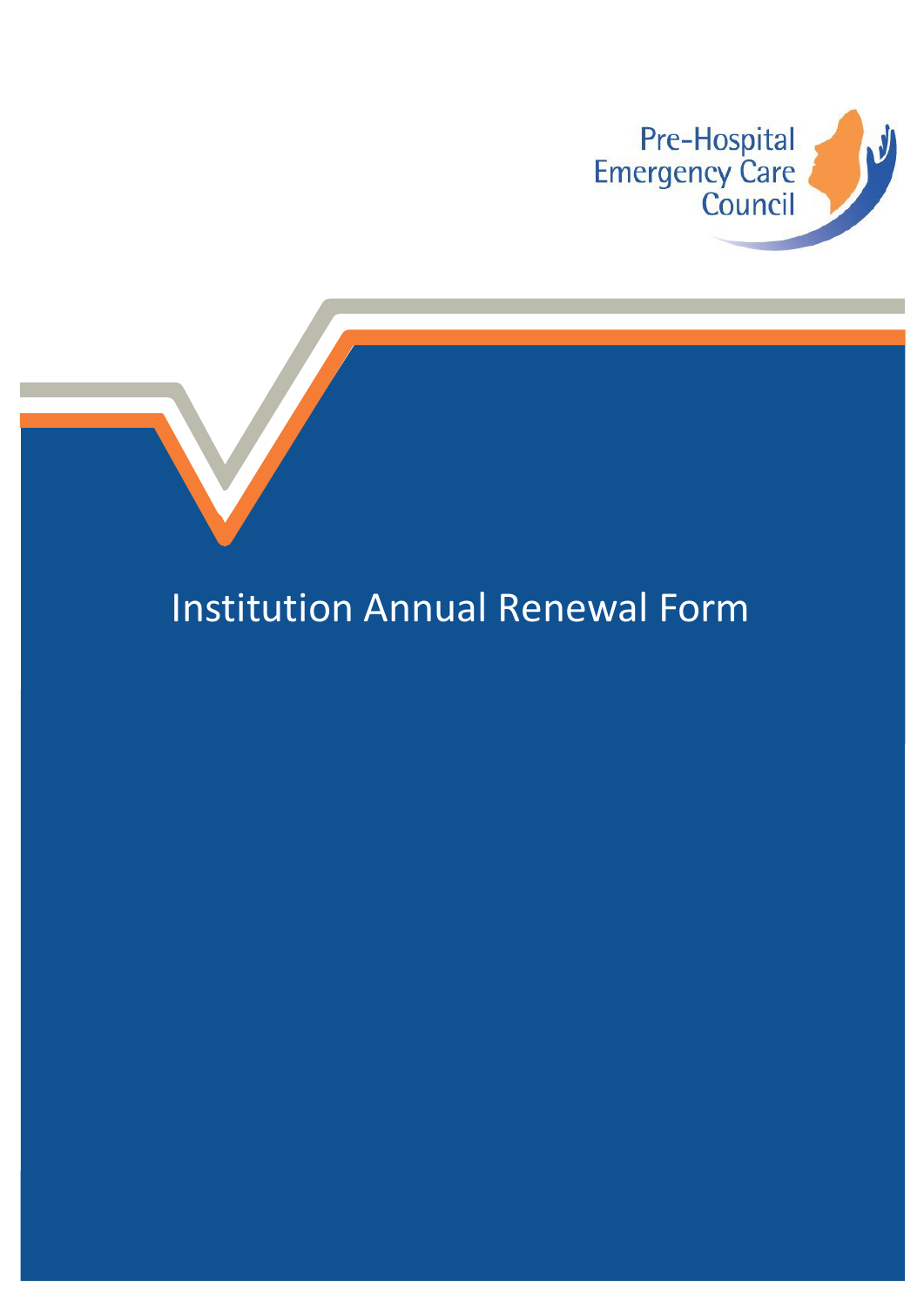### *Mission Statement*

*"The Pre-Hospital Emergency Care Council protects the public by independently specifying,reviewing,maintaining, and monitoring standards of excellence forthe safe provision of quality pre-hospital emergency care"*

©Pre-Hospital Emergency Care Council Published by: **Pre-Hospital Emergency Care Council June 2021**

2<sup>nd</sup> Floor, Beech House Millennium Park Naas Co Kildare W91 TK7N Ireland

T: + 353 (0)45 882042

E: [info@phecc.ie](mailto:info@phecc.ie)

W: [www.phecc.ie](http://www.phecc.ie/)

#### **Version History**

(**Please visit the** PHECC [website](http://www.phecc.ie/) **to confirm current version**)

| <b>FOR070 Annual Institution Renewal Form</b> |             |                  |  |  |
|-----------------------------------------------|-------------|------------------|--|--|
| <b>Version</b>                                | <b>Date</b> | <b>Details</b>   |  |  |
| 1                                             | April 2021  | New form         |  |  |
| $\mathcal{P}$                                 | June 2022   | Update text line |  |  |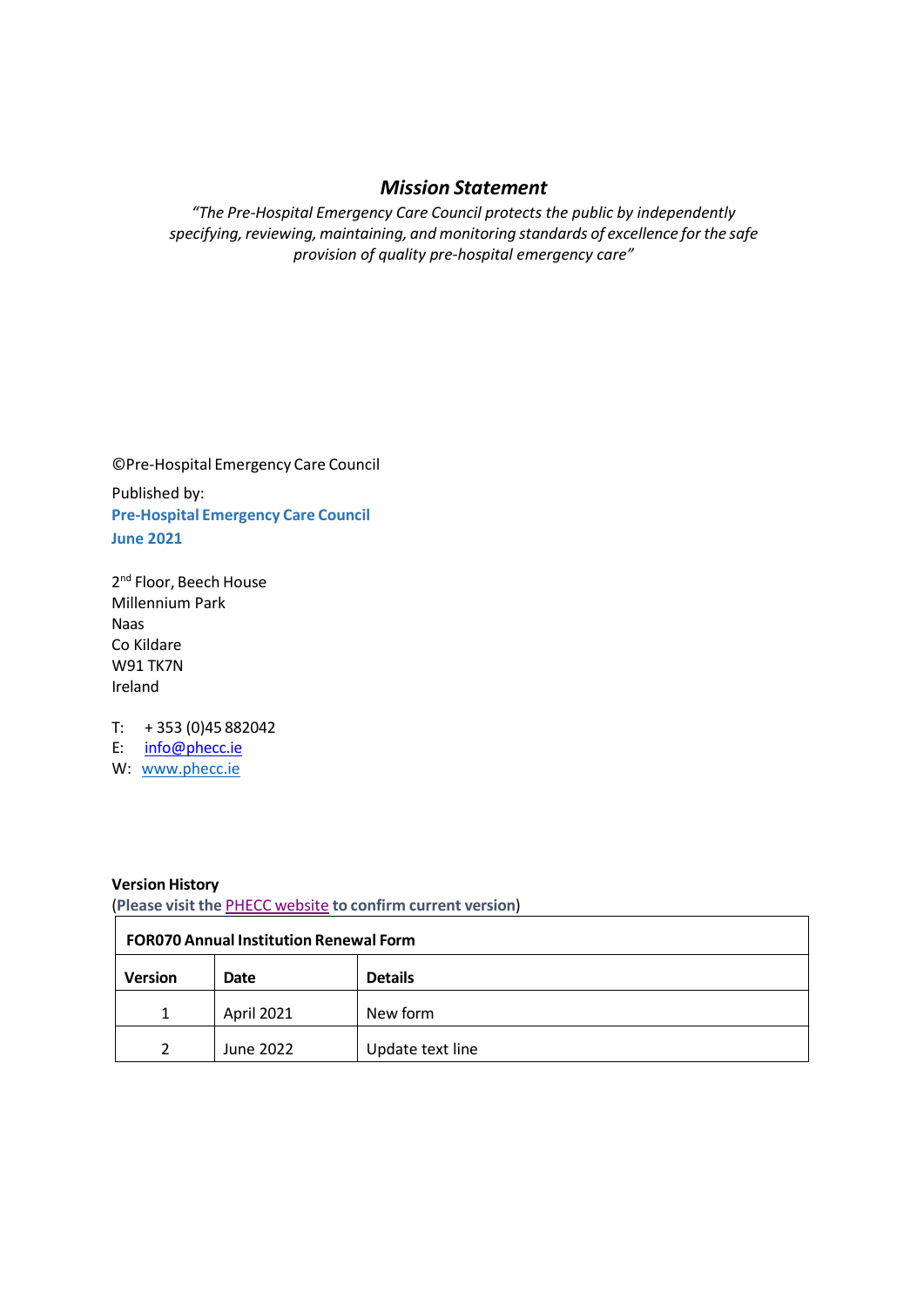#### **Institution Annual Renewal Form**

| Institution name:         |  |
|---------------------------|--|
| Application submitted by: |  |
| Job title:                |  |
| Telephone number:         |  |
| Email address:            |  |
| Tax compliance details    |  |
| Tax reference number:     |  |
| Tax access number:        |  |

## **Checklist of documents/evidence uploaded to SharePoint folder**

| 1. | Up-to-date faculty membership<br>(use PHECC Named faculty forms. Other formats are only accepted when all the required<br>information is included)                                  |  |
|----|-------------------------------------------------------------------------------------------------------------------------------------------------------------------------------------|--|
| 2. | Recent and dated Quality Review Framework Self-Assessment Toolkit incorporating -<br>(a) Self-Assessment Report<br>(b) Quality Improvement Plan Report<br>(c) QRF Assessment Matrix |  |
| 3. | List of updated policies and procedures since last renewal (if applicable)                                                                                                          |  |
| 4. | Signed and dated 'non-statutory Declaration Form'                                                                                                                                   |  |
| 5. | In accordance with Council's Schedule of Fees, the due amount in relation to this<br>institution renewal application has been paid:                                                 |  |

| Fee due and payment method used |                                                                                                                                                                                                                                                                                |   |  |  |
|---------------------------------|--------------------------------------------------------------------------------------------------------------------------------------------------------------------------------------------------------------------------------------------------------------------------------|---|--|--|
|                                 | Amount due for annual renewal<br><b>PHECC Office use only</b>                                                                                                                                                                                                                  | € |  |  |
|                                 | Tick which payment method used                                                                                                                                                                                                                                                 |   |  |  |
| a.                              | PayPal - http://paypal.phecc.ie/paypal.htm                                                                                                                                                                                                                                     |   |  |  |
| b.                              | <b>Electronic Fund Transfer (EFT)</b><br>Account Name: Pre-Hospital Emergency Care Council<br>Account No:<br>38367262<br>Sort Code: 93-32-36<br>IBAN:<br>IE29 AIBK 9332 3638 3672 62<br>BIC:<br>AIBKIE2D<br>**Note you must include your institution name as payment reference |   |  |  |
| $\mathcal{C}$ .                 | Other method<br>If your Institution requires an invoice, please submit Purchase Order Number at time of<br>request and ensure request is made in sufficient time for payment to be received by<br>PHECC prior to renewal application submission date.                          |   |  |  |

**If further information is required, please contact [ri-ati-info@phecc.ie](mailto:ri-ati-info@phecc.ie)**